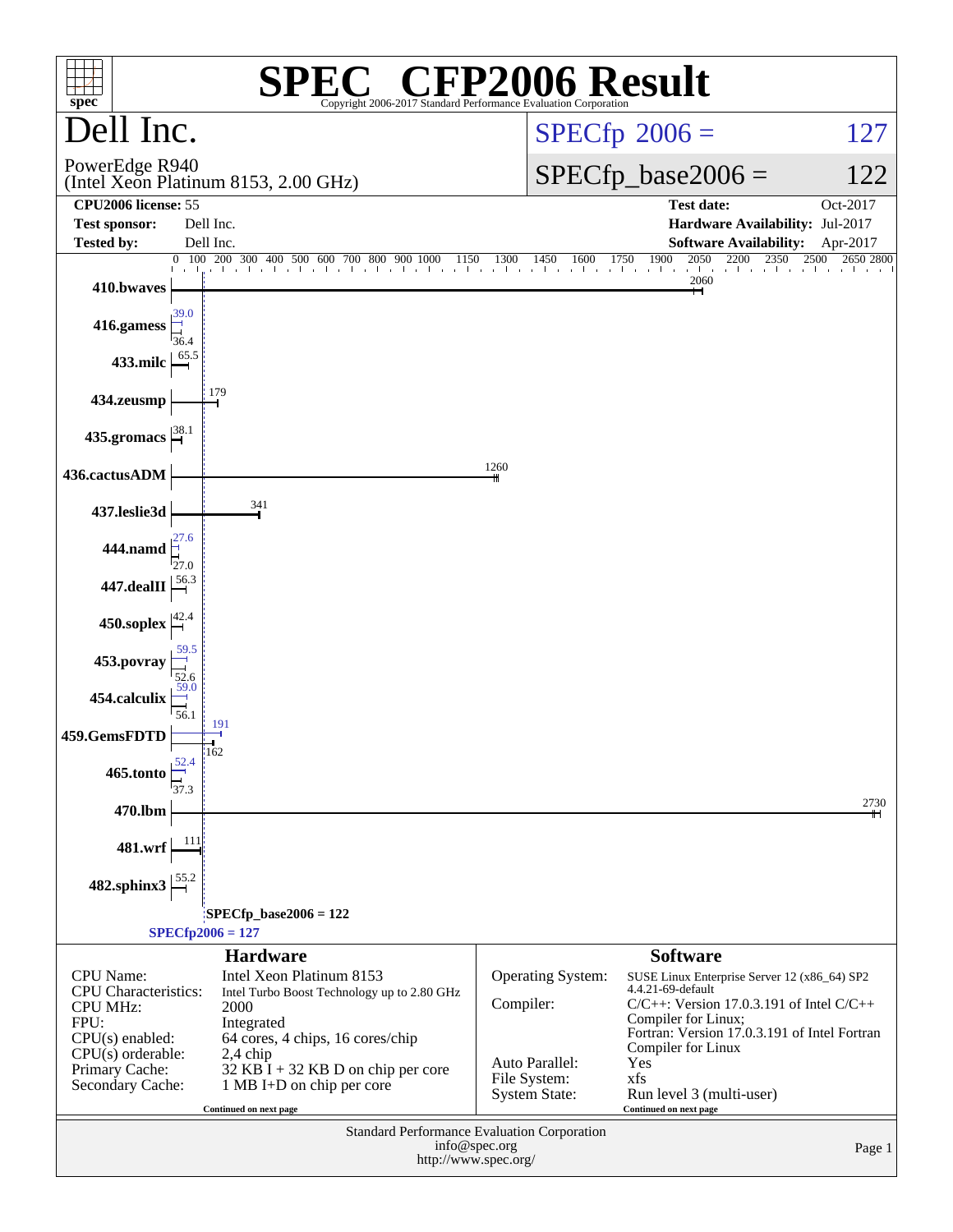

# Dell Inc.

#### $SPECfp2006 = 127$  $SPECfp2006 = 127$

#### PowerEdge R940

(Intel Xeon Platinum 8153, 2.00 GHz)

#### **[CPU2006 license:](http://www.spec.org/auto/cpu2006/Docs/result-fields.html#CPU2006license)** 55 **[Test date:](http://www.spec.org/auto/cpu2006/Docs/result-fields.html#Testdate)** Oct-2017

 $SPECTp\_base2006 = 122$ 

| $\sim$ $\sim$ $\sim$ $\sim$ $\sim$ $\sim$                                  |                                                                                                                          |                                                            | $\sim$                                    |
|----------------------------------------------------------------------------|--------------------------------------------------------------------------------------------------------------------------|------------------------------------------------------------|-------------------------------------------|
| <b>Test sponsor:</b>                                                       | Dell Inc.                                                                                                                |                                                            | <b>Hardware Availability: Jul-2017</b>    |
| <b>Tested by:</b>                                                          | Dell Inc.                                                                                                                |                                                            | <b>Software Availability:</b><br>Apr-2017 |
| L3 Cache:<br>Other Cache:<br>Memory:<br>Disk Subsystem:<br>Other Hardware: | $22 \text{ MB I+D}$ on chip per chip<br>None<br>768 GB (48 x 16 GB 2Rx8 PC4-2666V-R)<br>1 x 900 GB 15K RPM SAS12<br>None | <b>Base Pointers:</b><br>Peak Pointers:<br>Other Software: | $64$ -bit<br>$32/64$ -bit<br>None         |

|                   |                                                                                                          |             |                |       | <b>Results Table</b> |       |                |              |                |              |                |              |
|-------------------|----------------------------------------------------------------------------------------------------------|-------------|----------------|-------|----------------------|-------|----------------|--------------|----------------|--------------|----------------|--------------|
|                   |                                                                                                          | <b>Base</b> |                |       |                      |       | <b>Peak</b>    |              |                |              |                |              |
| <b>Benchmark</b>  | <b>Seconds</b>                                                                                           | Ratio       | <b>Seconds</b> | Ratio | <b>Seconds</b>       | Ratio | <b>Seconds</b> | <b>Ratio</b> | <b>Seconds</b> | <b>Ratio</b> | <b>Seconds</b> | <b>Ratio</b> |
| 410.bwayes        | 6.70                                                                                                     | 2030        | 6.59           | 2060  | 6.60                 | 2060  | 6.70           | 2030         | 6.59           | 2060         | 6.60           | <b>2060</b>  |
| 416.gamess        | 537                                                                                                      | 36.4        | 538            | 36.4  | 537                  | 36.4  | 501            | 39.1         | 503            | 38.9         | 502            | 39.0         |
| $433$ .milc       | 140                                                                                                      | 65.5        | 139            | 66.1  | 141                  | 65.2  | 140            | 65.5         | 139            | 66.1         | 141            | 65.2         |
| 434.zeusmp        | 51.3                                                                                                     | 178         | 50.9           | 179   | 51.0                 | 179   | 51.3           | 178          | 50.9           | 179          | 51.0           | <u>179</u>   |
| 435 gromacs       | 187                                                                                                      | 38.1        | 187            | 38.2  | 188                  | 38.0  | 187            | 38.1         | 187            | 38.2         | 188            | 38.0         |
| 436.cactusADM     | 9.47                                                                                                     | 1260        | 9.56           | 1250  | 9.42                 | 1270  | 9.47           | 1260         | 9.56           | 1250         | 9.42           | 1270         |
| 437.leslie3d      | 27.6                                                                                                     | 341         | 27.5           | 341   | 28.1                 | 335   | 27.6           | 341          | 27.5           | 341          | 28.1           | 335          |
| 444.namd          | 297                                                                                                      | 27.0        | 298            | 26.9  | 297                  | 27.0  | 291            | 27.6         | 290            | 27.6         | 290            | 27.6         |
| 447.dealII        | 203                                                                                                      | 56.3        | 203            | 56.3  | 202                  | 56.7  | 203            | 56.3         | 203            | 56.3         | 202            | 56.7         |
| 450.soplex        | 194                                                                                                      | 43.0        | 197            | 42.4  | 197                  | 42.4  | 194            | 43.0         | 197            | 42.4         | 197            | 42.4         |
| 453.povray        | 101                                                                                                      | 52.8        | 101            | 52.6  | 102                  | 52.3  | 89.4           | 59.5         | 89.3           | 59.6         | 89.4           | 59.5         |
| 454.calculix      | 147                                                                                                      | 56.1        | 147            | 56.2  | 147                  | 56.1  | 140            | 59.0         | <b>140</b>     | 59.0         | 140            | 58.9         |
| 459.GemsFDTD      | 65.6                                                                                                     | 162         | 65.3           | 163   | 66.7                 | 159   | 55.6           | 191          | 55.4           | 191          | 55.5           | <u> 191</u>  |
| 465.tonto         | 263                                                                                                      | 37.5        | 277            | 35.5  | 264                  | 37.3  | 189            | 52.2         | 188            | 52.4         | 188            | 52.5         |
| 470.1bm           | 5.00                                                                                                     | 2750        | 5.05           | 2720  | 5.04                 | 2730  | 5.00           | 2750         | 5.05           | 2720         | 5.04           | 2730         |
| 481.wrf           | 98.3                                                                                                     | 114         | 103            | 109   | 101                  | 111   | 98.3           | 114          | 103            | 109          | <b>101</b>     | <b>111</b>   |
| $482$ .sphinx $3$ | 352                                                                                                      | 55.4        | 353            | 55.2  | 353                  | 55.2  | 352            | 55.4         | 353            | 55.2         | 353            | 55.2         |
|                   | Results appear in the order in which they were run. Bold underlined text indicates a median measurement. |             |                |       |                      |       |                |              |                |              |                |              |

#### **[Operating System Notes](http://www.spec.org/auto/cpu2006/Docs/result-fields.html#OperatingSystemNotes)**

Stack size set to unlimited using "ulimit -s unlimited"

#### **[Platform Notes](http://www.spec.org/auto/cpu2006/Docs/result-fields.html#PlatformNotes)**

 BIOS settings: Logical Processor Disabled Virtualization Technology Disabled Sub NUMA Cluster Disabled System Profile set to Custom CPU Performance set to Maximum Performance C1E Disabled C States set to Autonomous Uncore Frequency set to Dynamic Memory Patrol Scrub Disabled

Continued on next page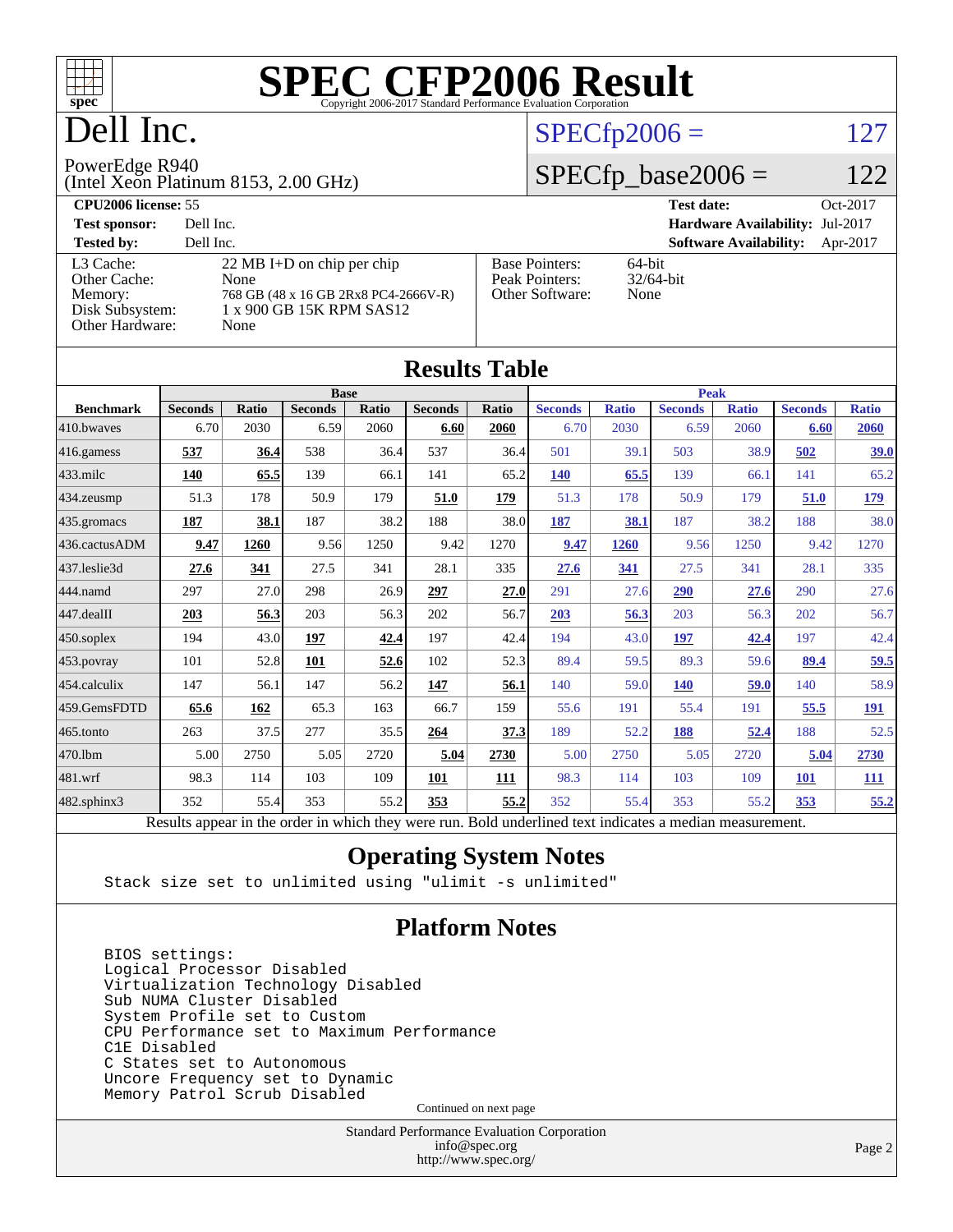

## Dell Inc.

 $SPECTp2006 = 127$ 

(Intel Xeon Platinum 8153, 2.00 GHz) PowerEdge R940

 $SPECTp\_base2006 = 122$ 

**[CPU2006 license:](http://www.spec.org/auto/cpu2006/Docs/result-fields.html#CPU2006license)** 55 **[Test date:](http://www.spec.org/auto/cpu2006/Docs/result-fields.html#Testdate)** Oct-2017 **[Test sponsor:](http://www.spec.org/auto/cpu2006/Docs/result-fields.html#Testsponsor)** Dell Inc. **[Hardware Availability:](http://www.spec.org/auto/cpu2006/Docs/result-fields.html#HardwareAvailability)** Jul-2017 **[Tested by:](http://www.spec.org/auto/cpu2006/Docs/result-fields.html#Testedby)** Dell Inc. **[Software Availability:](http://www.spec.org/auto/cpu2006/Docs/result-fields.html#SoftwareAvailability)** Apr-2017

#### **[Platform Notes \(Continued\)](http://www.spec.org/auto/cpu2006/Docs/result-fields.html#PlatformNotes)**

Standard Performance Evaluation Corporation [info@spec.org](mailto:info@spec.org) Page 3 Energy Efficiency Policy set to Performance CPU Interconnect Bus Link Power Management Disabled PCI ASPM L1 Link Power Management Disabled Sysinfo program /home/cpu2006/config/sysinfo.rev6993 Revision 6993 of 2015-11-06 (b5e8d4b4eb51ed28d7f98696cbe290c1) running on linux-4qdv Tue Oct 17 16:18:01 2017 This section contains SUT (System Under Test) info as seen by some common utilities. To remove or add to this section, see: <http://www.spec.org/cpu2006/Docs/config.html#sysinfo> From /proc/cpuinfo model name : Intel(R) Xeon(R) Platinum 8153 CPU @ 2.00GHz 4 "physical id"s (chips) 64 "processors" cores, siblings (Caution: counting these is hw and system dependent. The following excerpts from /proc/cpuinfo might not be reliable. Use with caution.) cpu cores : 16 siblings : 16 physical 0: cores 0 1 2 3 4 5 6 7 8 9 10 11 12 13 14 15 physical 1: cores 0 1 2 3 4 5 6 7 8 9 10 11 12 13 14 15 physical 2: cores 0 1 2 3 4 5 6 7 8 9 10 11 12 13 14 15 physical 3: cores 0 1 2 3 4 5 6 7 8 9 10 11 12 13 14 15 cache size : 22528 KB From /proc/meminfo MemTotal: 791225344 kB HugePages\_Total: 0 Hugepagesize: 2048 kB /usr/bin/lsb\_release -d SUSE Linux Enterprise Server 12 SP2 From /etc/\*release\* /etc/\*version\* SuSE-release: SUSE Linux Enterprise Server 12 (x86\_64) VERSION = 12 PATCHLEVEL = 2 # This file is deprecated and will be removed in a future service pack or release. # Please check /etc/os-release for details about this release. os-release: NAME="SLES" VERSION="12-SP2" VERSION\_ID="12.2" PRETTY\_NAME="SUSE Linux Enterprise Server 12 SP2" ID="sles" ANSI\_COLOR="0;32" CPE\_NAME="cpe:/o:suse:sles:12:sp2" uname -a: Continued on next page

<http://www.spec.org/>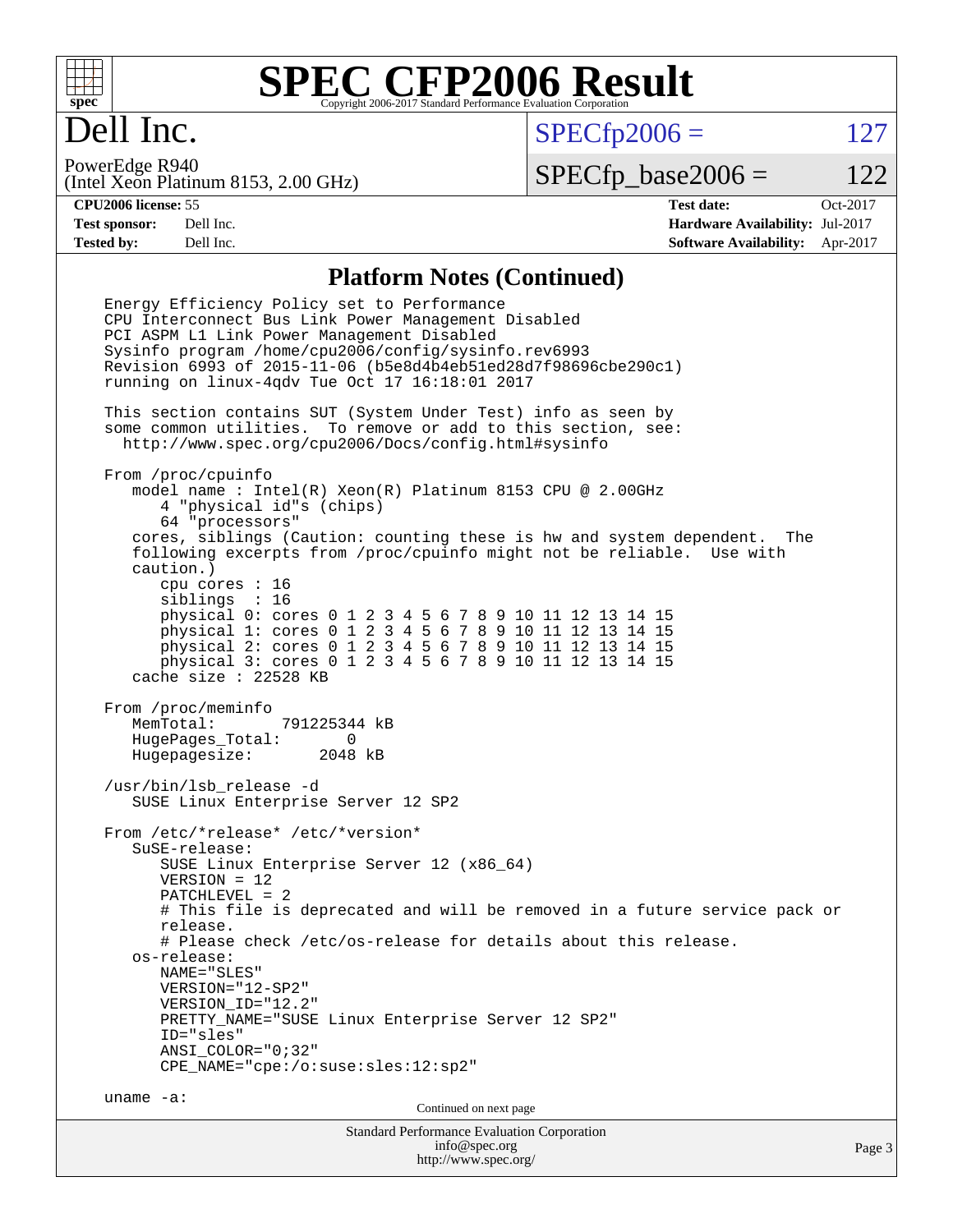

## Dell Inc.

 $SPECTp2006 = 127$ 

(Intel Xeon Platinum 8153, 2.00 GHz) PowerEdge R940

 $SPECTp\_base2006 = 122$ 

**[CPU2006 license:](http://www.spec.org/auto/cpu2006/Docs/result-fields.html#CPU2006license)** 55 **[Test date:](http://www.spec.org/auto/cpu2006/Docs/result-fields.html#Testdate)** Oct-2017

**[Tested by:](http://www.spec.org/auto/cpu2006/Docs/result-fields.html#Testedby)** Dell Inc. **[Software Availability:](http://www.spec.org/auto/cpu2006/Docs/result-fields.html#SoftwareAvailability)** Apr-2017

**[Test sponsor:](http://www.spec.org/auto/cpu2006/Docs/result-fields.html#Testsponsor)** Dell Inc. **[Hardware Availability:](http://www.spec.org/auto/cpu2006/Docs/result-fields.html#HardwareAvailability)** Jul-2017

#### **[Platform Notes \(Continued\)](http://www.spec.org/auto/cpu2006/Docs/result-fields.html#PlatformNotes)**

 Linux linux-4qdv 4.4.21-69-default #1 SMP Tue Oct 25 10:58:20 UTC 2016 (9464f67) x86\_64 x86\_64 x86\_64 GNU/Linux

run-level 3 Oct 17 10:42

SPEC is set to: /home/cpu2006<br>Filesystem Type Size Type Size Used Avail Use% Mounted on /dev/sda4 xfs 796G 17G 779G 3% /home Additional information from dmidecode:

 Warning: Use caution when you interpret this section. The 'dmidecode' program reads system data which is "intended to allow hardware to be accurately determined", but the intent may not be met, as there are frequent changes to hardware, firmware, and the "DMTF SMBIOS" standard.

 BIOS Dell Inc. 1.1.7 08/10/2017 Memory: 3x 002C00B3002C 18ASF2G72PDZ-2G6D1 16 GB 2 rank 2666 MHz 21x 00AD00B300AD HMA82GR7AFR8N-VK 16 GB 2 rank 2666 MHz 24x 00CE063200CE M393A2K43BB1-CTD 16 GB 2 rank 2666 MHz

(End of data from sysinfo program)

#### **[General Notes](http://www.spec.org/auto/cpu2006/Docs/result-fields.html#GeneralNotes)**

Environment variables set by runspec before the start of the run: KMP\_AFFINITY = "granularity=fine,compact" LD\_LIBRARY\_PATH = "/home/cpu2006/lib/ia32:/home/cpu2006/lib/intel64:/home/cpu2006/sh10.2" OMP\_NUM\_THREADS = "64"

 Binaries compiled on a system with 1x Intel Core i7-4790 CPU + 32GB RAM memory using Redhat Enterprise Linux 7.2 Transparent Huge Pages disabled with: echo never > /sys/kernel/mm/transparent\_hugepage/enabled Filesystem page cache cleared with: shell invocation of 'sync; echo 3 > /proc/sys/vm/drop\_caches' prior to run

#### **[Base Compiler Invocation](http://www.spec.org/auto/cpu2006/Docs/result-fields.html#BaseCompilerInvocation)**

[C benchmarks](http://www.spec.org/auto/cpu2006/Docs/result-fields.html#Cbenchmarks):

[icc -m64](http://www.spec.org/cpu2006/results/res2017q4/cpu2006-20171030-50370.flags.html#user_CCbase_intel_icc_64bit_bda6cc9af1fdbb0edc3795bac97ada53)

[C++ benchmarks:](http://www.spec.org/auto/cpu2006/Docs/result-fields.html#CXXbenchmarks) [icpc -m64](http://www.spec.org/cpu2006/results/res2017q4/cpu2006-20171030-50370.flags.html#user_CXXbase_intel_icpc_64bit_fc66a5337ce925472a5c54ad6a0de310)

[Fortran benchmarks](http://www.spec.org/auto/cpu2006/Docs/result-fields.html#Fortranbenchmarks): [ifort -m64](http://www.spec.org/cpu2006/results/res2017q4/cpu2006-20171030-50370.flags.html#user_FCbase_intel_ifort_64bit_ee9d0fb25645d0210d97eb0527dcc06e)

Continued on next page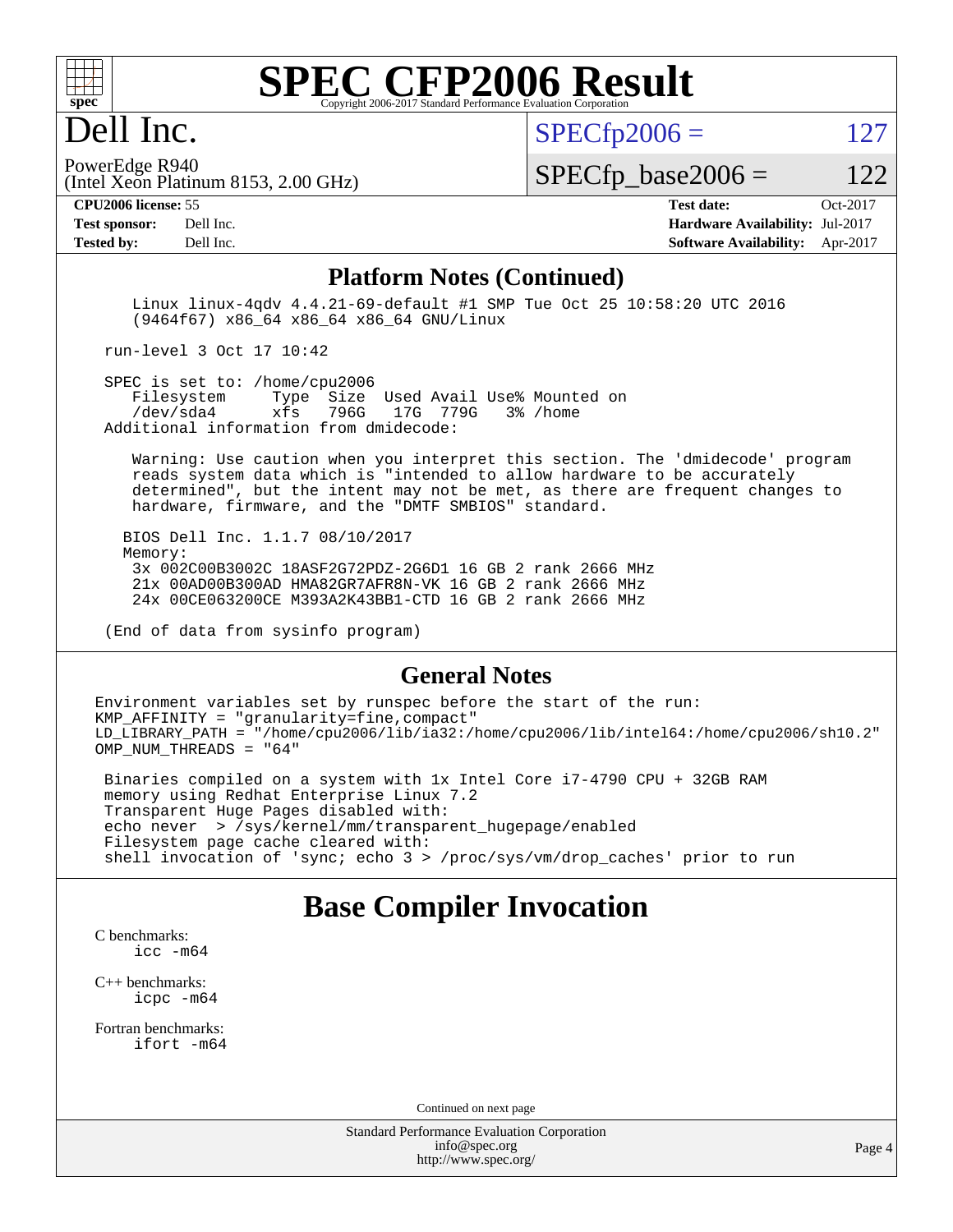

## Dell Inc.

PowerEdge R940

 $SPECTp2006 = 127$ 

(Intel Xeon Platinum 8153, 2.00 GHz)

 $SPECfp\_base2006 = 122$ 

**[CPU2006 license:](http://www.spec.org/auto/cpu2006/Docs/result-fields.html#CPU2006license)** 55 **[Test date:](http://www.spec.org/auto/cpu2006/Docs/result-fields.html#Testdate)** Oct-2017 **[Test sponsor:](http://www.spec.org/auto/cpu2006/Docs/result-fields.html#Testsponsor)** Dell Inc. **[Hardware Availability:](http://www.spec.org/auto/cpu2006/Docs/result-fields.html#HardwareAvailability)** Jul-2017 **[Tested by:](http://www.spec.org/auto/cpu2006/Docs/result-fields.html#Testedby)** Dell Inc. **[Software Availability:](http://www.spec.org/auto/cpu2006/Docs/result-fields.html#SoftwareAvailability)** Apr-2017

## **[Base Compiler Invocation \(Continued\)](http://www.spec.org/auto/cpu2006/Docs/result-fields.html#BaseCompilerInvocation)**

[Benchmarks using both Fortran and C](http://www.spec.org/auto/cpu2006/Docs/result-fields.html#BenchmarksusingbothFortranandC): [icc -m64](http://www.spec.org/cpu2006/results/res2017q4/cpu2006-20171030-50370.flags.html#user_CC_FCbase_intel_icc_64bit_bda6cc9af1fdbb0edc3795bac97ada53) [ifort -m64](http://www.spec.org/cpu2006/results/res2017q4/cpu2006-20171030-50370.flags.html#user_CC_FCbase_intel_ifort_64bit_ee9d0fb25645d0210d97eb0527dcc06e)

#### **[Base Portability Flags](http://www.spec.org/auto/cpu2006/Docs/result-fields.html#BasePortabilityFlags)**

| 410.bwaves: -DSPEC CPU LP64                  |                                                                |
|----------------------------------------------|----------------------------------------------------------------|
| 416.gamess: -DSPEC_CPU_LP64                  |                                                                |
| 433.milc: -DSPEC CPU LP64                    |                                                                |
| 434.zeusmp: -DSPEC_CPU_LP64                  |                                                                |
| 435.gromacs: -DSPEC_CPU_LP64 -nofor_main     |                                                                |
| 436.cactusADM: - DSPEC CPU LP64 - nofor main |                                                                |
| 437.leslie3d: -DSPEC CPU LP64                |                                                                |
| 444.namd: -DSPEC CPU LP64                    |                                                                |
| 447.dealII: -DSPEC CPU LP64                  |                                                                |
| 450.soplex: -DSPEC_CPU_LP64                  |                                                                |
| 453.povray: -DSPEC_CPU_LP64                  |                                                                |
| 454.calculix: - DSPEC CPU LP64 - nofor main  |                                                                |
| 459. GemsFDTD: - DSPEC CPU LP64              |                                                                |
| 465.tonto: - DSPEC CPU LP64                  |                                                                |
| 470.1bm: - DSPEC_CPU LP64                    |                                                                |
|                                              | 481.wrf: -DSPEC CPU_LP64 -DSPEC_CPU_CASE_FLAG -DSPEC_CPU_LINUX |
| 482.sphinx3: -DSPEC_CPU_LP64                 |                                                                |

#### **[Base Optimization Flags](http://www.spec.org/auto/cpu2006/Docs/result-fields.html#BaseOptimizationFlags)**

[C benchmarks](http://www.spec.org/auto/cpu2006/Docs/result-fields.html#Cbenchmarks): [-xCORE-AVX2](http://www.spec.org/cpu2006/results/res2017q4/cpu2006-20171030-50370.flags.html#user_CCbase_f-xCORE-AVX2) [-ipo](http://www.spec.org/cpu2006/results/res2017q4/cpu2006-20171030-50370.flags.html#user_CCbase_f-ipo) [-O3](http://www.spec.org/cpu2006/results/res2017q4/cpu2006-20171030-50370.flags.html#user_CCbase_f-O3) [-no-prec-div](http://www.spec.org/cpu2006/results/res2017q4/cpu2006-20171030-50370.flags.html#user_CCbase_f-no-prec-div) [-parallel](http://www.spec.org/cpu2006/results/res2017q4/cpu2006-20171030-50370.flags.html#user_CCbase_f-parallel) [-qopt-prefetch](http://www.spec.org/cpu2006/results/res2017q4/cpu2006-20171030-50370.flags.html#user_CCbase_f-qopt-prefetch) [C++ benchmarks:](http://www.spec.org/auto/cpu2006/Docs/result-fields.html#CXXbenchmarks) [-xCORE-AVX2](http://www.spec.org/cpu2006/results/res2017q4/cpu2006-20171030-50370.flags.html#user_CXXbase_f-xCORE-AVX2) [-ipo](http://www.spec.org/cpu2006/results/res2017q4/cpu2006-20171030-50370.flags.html#user_CXXbase_f-ipo) [-O3](http://www.spec.org/cpu2006/results/res2017q4/cpu2006-20171030-50370.flags.html#user_CXXbase_f-O3) [-no-prec-div](http://www.spec.org/cpu2006/results/res2017q4/cpu2006-20171030-50370.flags.html#user_CXXbase_f-no-prec-div) [-qopt-prefetch](http://www.spec.org/cpu2006/results/res2017q4/cpu2006-20171030-50370.flags.html#user_CXXbase_f-qopt-prefetch)

[Fortran benchmarks](http://www.spec.org/auto/cpu2006/Docs/result-fields.html#Fortranbenchmarks): [-xCORE-AVX2](http://www.spec.org/cpu2006/results/res2017q4/cpu2006-20171030-50370.flags.html#user_FCbase_f-xCORE-AVX2) [-ipo](http://www.spec.org/cpu2006/results/res2017q4/cpu2006-20171030-50370.flags.html#user_FCbase_f-ipo) [-O3](http://www.spec.org/cpu2006/results/res2017q4/cpu2006-20171030-50370.flags.html#user_FCbase_f-O3) [-no-prec-div](http://www.spec.org/cpu2006/results/res2017q4/cpu2006-20171030-50370.flags.html#user_FCbase_f-no-prec-div) [-parallel](http://www.spec.org/cpu2006/results/res2017q4/cpu2006-20171030-50370.flags.html#user_FCbase_f-parallel) [-qopt-prefetch](http://www.spec.org/cpu2006/results/res2017q4/cpu2006-20171030-50370.flags.html#user_FCbase_f-qopt-prefetch)

[Benchmarks using both Fortran and C](http://www.spec.org/auto/cpu2006/Docs/result-fields.html#BenchmarksusingbothFortranandC): [-xCORE-AVX2](http://www.spec.org/cpu2006/results/res2017q4/cpu2006-20171030-50370.flags.html#user_CC_FCbase_f-xCORE-AVX2) [-ipo](http://www.spec.org/cpu2006/results/res2017q4/cpu2006-20171030-50370.flags.html#user_CC_FCbase_f-ipo) [-O3](http://www.spec.org/cpu2006/results/res2017q4/cpu2006-20171030-50370.flags.html#user_CC_FCbase_f-O3) [-no-prec-div](http://www.spec.org/cpu2006/results/res2017q4/cpu2006-20171030-50370.flags.html#user_CC_FCbase_f-no-prec-div) [-parallel](http://www.spec.org/cpu2006/results/res2017q4/cpu2006-20171030-50370.flags.html#user_CC_FCbase_f-parallel) [-qopt-prefetch](http://www.spec.org/cpu2006/results/res2017q4/cpu2006-20171030-50370.flags.html#user_CC_FCbase_f-qopt-prefetch)

#### **[Peak Compiler Invocation](http://www.spec.org/auto/cpu2006/Docs/result-fields.html#PeakCompilerInvocation)**

[C benchmarks](http://www.spec.org/auto/cpu2006/Docs/result-fields.html#Cbenchmarks): [icc -m64](http://www.spec.org/cpu2006/results/res2017q4/cpu2006-20171030-50370.flags.html#user_CCpeak_intel_icc_64bit_bda6cc9af1fdbb0edc3795bac97ada53)

[C++ benchmarks:](http://www.spec.org/auto/cpu2006/Docs/result-fields.html#CXXbenchmarks) [icpc -m64](http://www.spec.org/cpu2006/results/res2017q4/cpu2006-20171030-50370.flags.html#user_CXXpeak_intel_icpc_64bit_fc66a5337ce925472a5c54ad6a0de310)

Continued on next page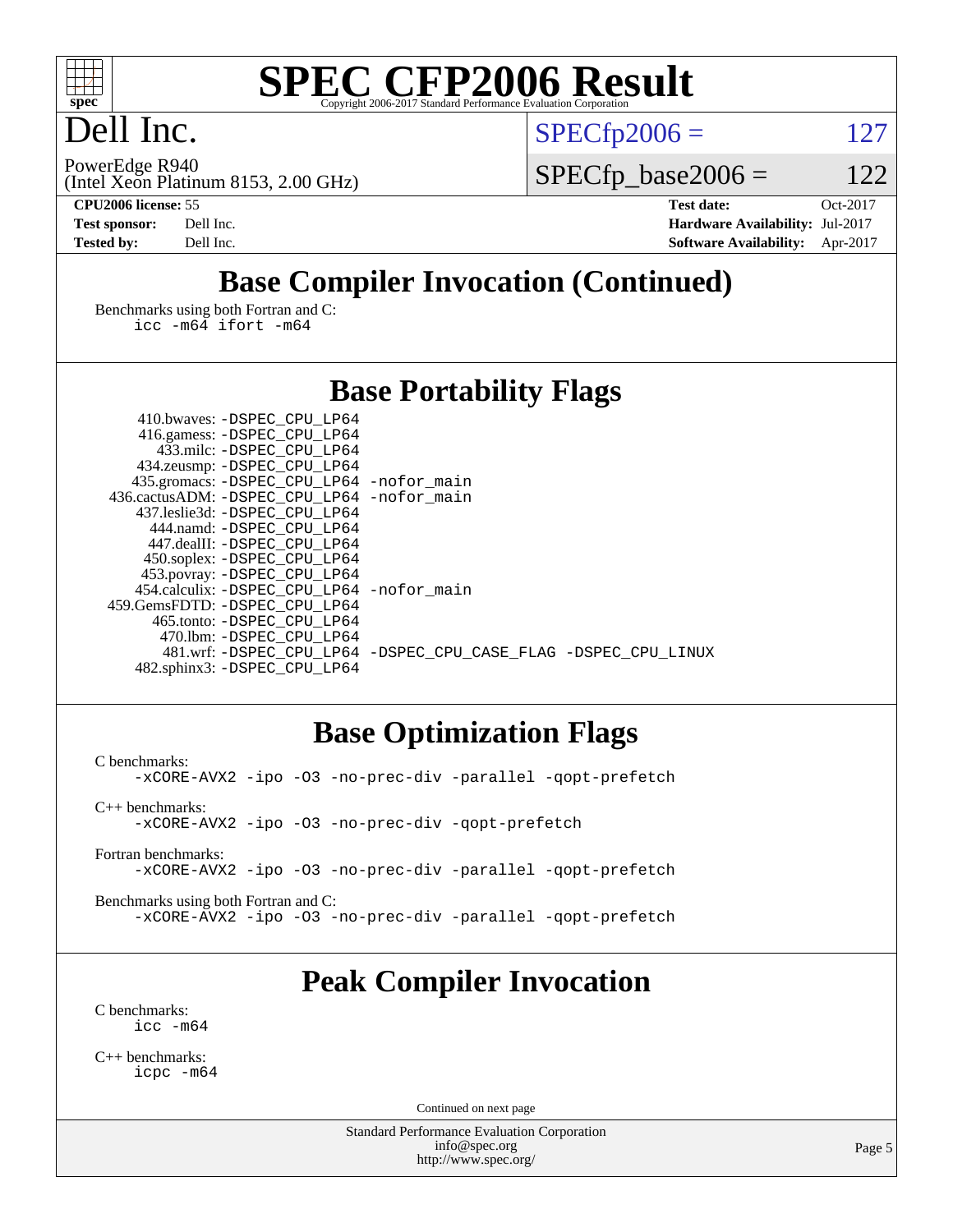

## Dell Inc.

 $SPECTp2006 = 127$ 

(Intel Xeon Platinum 8153, 2.00 GHz) PowerEdge R940

 $SPECfp\_base2006 = 122$ 

**[CPU2006 license:](http://www.spec.org/auto/cpu2006/Docs/result-fields.html#CPU2006license)** 55 **[Test date:](http://www.spec.org/auto/cpu2006/Docs/result-fields.html#Testdate)** Oct-2017 **[Test sponsor:](http://www.spec.org/auto/cpu2006/Docs/result-fields.html#Testsponsor)** Dell Inc. **[Hardware Availability:](http://www.spec.org/auto/cpu2006/Docs/result-fields.html#HardwareAvailability)** Jul-2017 **[Tested by:](http://www.spec.org/auto/cpu2006/Docs/result-fields.html#Testedby)** Dell Inc. **[Software Availability:](http://www.spec.org/auto/cpu2006/Docs/result-fields.html#SoftwareAvailability)** Apr-2017

## **[Peak Compiler Invocation \(Continued\)](http://www.spec.org/auto/cpu2006/Docs/result-fields.html#PeakCompilerInvocation)**

[Fortran benchmarks](http://www.spec.org/auto/cpu2006/Docs/result-fields.html#Fortranbenchmarks): [ifort -m64](http://www.spec.org/cpu2006/results/res2017q4/cpu2006-20171030-50370.flags.html#user_FCpeak_intel_ifort_64bit_ee9d0fb25645d0210d97eb0527dcc06e)

[Benchmarks using both Fortran and C](http://www.spec.org/auto/cpu2006/Docs/result-fields.html#BenchmarksusingbothFortranandC): [icc -m64](http://www.spec.org/cpu2006/results/res2017q4/cpu2006-20171030-50370.flags.html#user_CC_FCpeak_intel_icc_64bit_bda6cc9af1fdbb0edc3795bac97ada53) [ifort -m64](http://www.spec.org/cpu2006/results/res2017q4/cpu2006-20171030-50370.flags.html#user_CC_FCpeak_intel_ifort_64bit_ee9d0fb25645d0210d97eb0527dcc06e)

**[Peak Portability Flags](http://www.spec.org/auto/cpu2006/Docs/result-fields.html#PeakPortabilityFlags)**

Same as Base Portability Flags

#### **[Peak Optimization Flags](http://www.spec.org/auto/cpu2006/Docs/result-fields.html#PeakOptimizationFlags)**

[C benchmarks](http://www.spec.org/auto/cpu2006/Docs/result-fields.html#Cbenchmarks):

433.milc: basepeak = yes

 $470$ .lbm: basepeak = yes

 $482$ .sphinx $3$ : basepeak = yes

```
C++ benchmarks:
```

```
 444.namd: -prof-gen(pass 1) -prof-use(pass 2) -xCORE-AVX2(pass 2)
-par-num-threads=1-ipo-O3(pass 2)-no-prec-div(pass 2) -fno-alias -auto-ilp32
```
447.dealII: basepeak = yes

 $450$ .soplex: basepeak = yes

 453.povray: [-prof-gen](http://www.spec.org/cpu2006/results/res2017q4/cpu2006-20171030-50370.flags.html#user_peakPASS1_CXXFLAGSPASS1_LDFLAGS453_povray_prof_gen_e43856698f6ca7b7e442dfd80e94a8fc)(pass 1) [-prof-use](http://www.spec.org/cpu2006/results/res2017q4/cpu2006-20171030-50370.flags.html#user_peakPASS2_CXXFLAGSPASS2_LDFLAGS453_povray_prof_use_bccf7792157ff70d64e32fe3e1250b55)(pass 2) [-xCORE-AVX2](http://www.spec.org/cpu2006/results/res2017q4/cpu2006-20171030-50370.flags.html#user_peakPASS2_CXXFLAGSPASS2_LDFLAGS453_povray_f-xCORE-AVX2)(pass 2)  $-par-num-threads=1(pass 1) -ipo(pass 2) -O3(pass 2)$  $-par-num-threads=1(pass 1) -ipo(pass 2) -O3(pass 2)$  $-par-num-threads=1(pass 1) -ipo(pass 2) -O3(pass 2)$  $-par-num-threads=1(pass 1) -ipo(pass 2) -O3(pass 2)$  $-par-num-threads=1(pass 1) -ipo(pass 2) -O3(pass 2)$  $-par-num-threads=1(pass 1) -ipo(pass 2) -O3(pass 2)$ [-no-prec-div](http://www.spec.org/cpu2006/results/res2017q4/cpu2006-20171030-50370.flags.html#user_peakPASS2_CXXFLAGSPASS2_LDFLAGS453_povray_f-no-prec-div)(pass 2) [-unroll4](http://www.spec.org/cpu2006/results/res2017q4/cpu2006-20171030-50370.flags.html#user_peakCXXOPTIMIZE453_povray_f-unroll_4e5e4ed65b7fd20bdcd365bec371b81f) [-ansi-alias](http://www.spec.org/cpu2006/results/res2017q4/cpu2006-20171030-50370.flags.html#user_peakCXXOPTIMIZE453_povray_f-ansi-alias)

[Fortran benchmarks](http://www.spec.org/auto/cpu2006/Docs/result-fields.html#Fortranbenchmarks):

 $410.bwaves: basepeak = yes$ 

```
 416.gamess: -prof-gen(pass 1) -prof-use(pass 2) -xCORE-AVX2(pass 2)
  -par-num-threads=1-ipo-O3(pass 2)-no-prec-div(pass 2) -unroll2 -inline-level=0 -scalar-rep-
```
434.zeusmp: basepeak = yes

437.leslie3d: basepeak = yes

Continued on next page